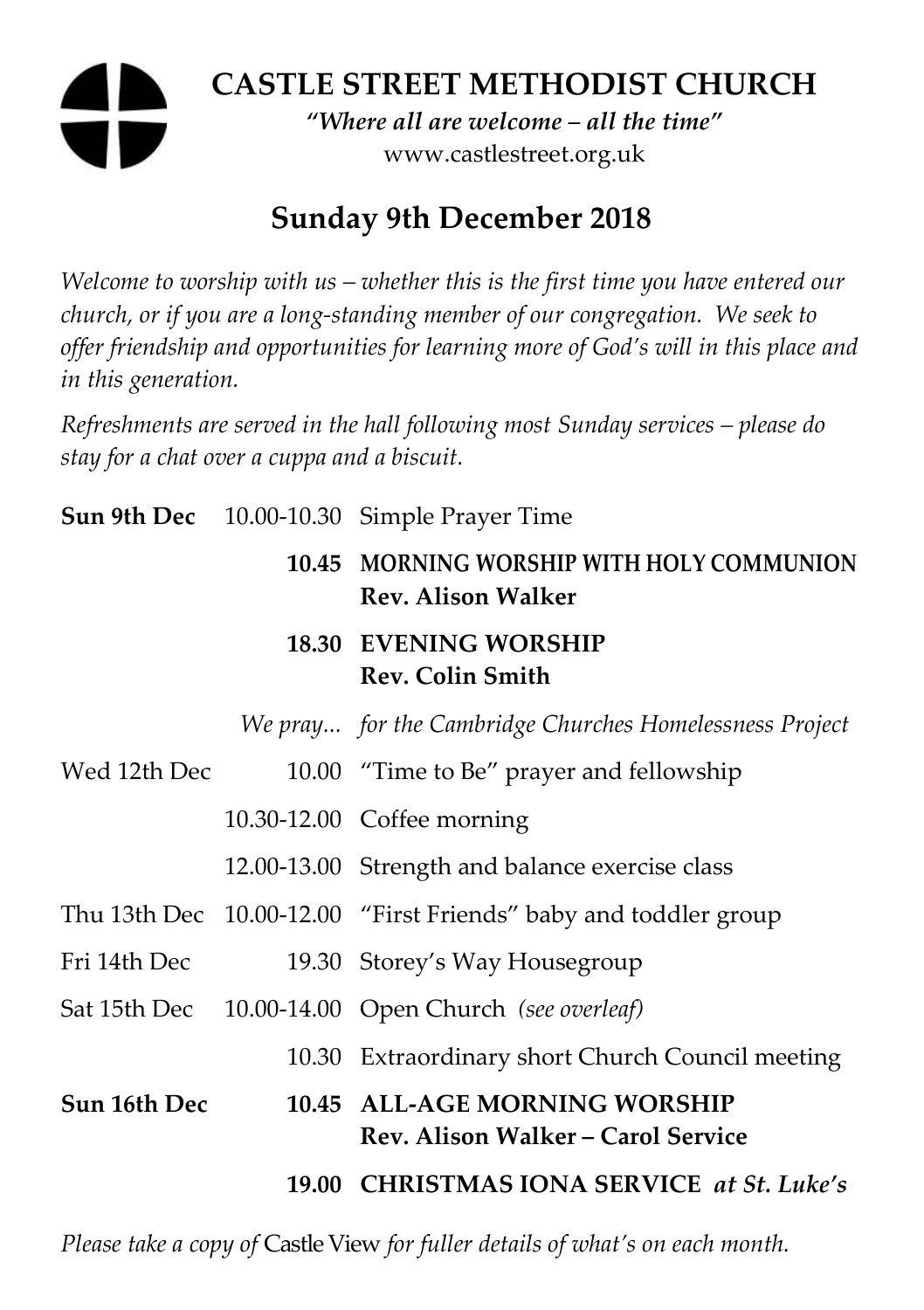#### **Bible readings for today's services**

10.45am 6.30pm Luke 3: 1-6 *(page 57)* Luke 1: 26-38 *(page 54)* 

Malachi 3: 1-4 *(page 815)* Romans 16: 25-27 *(page 156)*

+\*\*\*\*\*\*\*

**Church at Castle Carol Singing at Eddington – Tuesday evening, 6.30pm**  The arrangements have changed slightly for the carol singing around the Christmas tree in the main square at Eddington this coming Tuesday evening (11th December – not Monday as shown in some other places). We're now meeting outside the Sainsbury's superstore in Eddington, and at the slightly later time of 6.30pm. This is a Church at Castle event, and it would be great if there was good representation from Castle Street (especially as this was one of the top three "Re-Imagine" ideas). If you can't get there for 6.30pm, please don't worry about joining a little late.

+\*\*\*\*\*\*\*

#### **Advent Open Day – next Saturday**

As agreed at the Church Council a month or so ago, and in response to the "Re-Imagine" survey (see the item in the December / January *Castle View*), the church will be open next Saturday (15th December) from 10am until 2pm – or for longer if there are enough volunteers to help. There will be Advent prayer stations, children's activities, and seasonal refreshments, while for part of the time the children will be rehearsing for Sunday morning's carol service.

We need volunteers to welcome visitors and serve refreshments, and we hope that as many people as possible can take a short time out of their busy Christmas preparations to help show passers-by the true meaning of Christmas. Denise has a sign-up sheet and will be coming round during coffee to ask for help...

#### +\*\*\*\*\*\*\*

#### **Christmas Jazz Piano Concert – 2pm this afternoon**

Take a glass of mulled wine and a bite to eat, and listen to an hour of jazz piano arrangements of traditional Christmas carols played by Colin Hazel. It's at St. Augustine's in Richmond Road.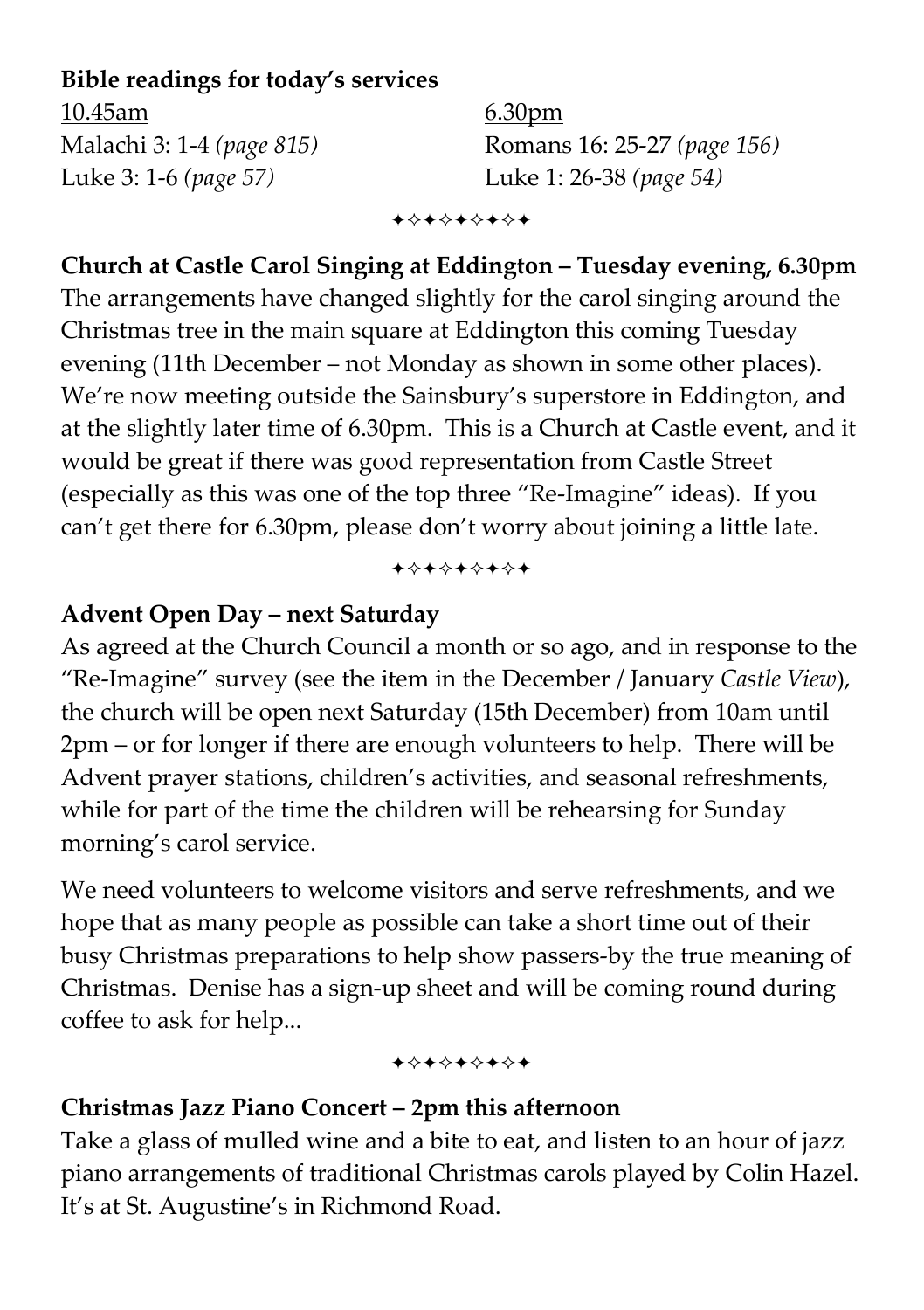#### **"Science Meets Faith" at Wesley Church tomorrow evening**

Tomorrow evening (Monday 10th December) Dr. Roger Bretherton will speak on "The Science of Christian Character Development", at Wesley Methodist Church. It starts at 7.45pm, with refreshments from 7.15pm.

Dr. Bretherton is Principal Lecturer for Enterprise in the School of Psychology, at the University of Lincoln. He is a Chartered Clinical Psychologist and Senior Fellow of the Higher Education Academy, and was the 2016 recipient of the Vice Chancellor's Award for Teaching Excellence. His teaching, research and consultancy centre on Character Strengths and Virtues – the positive qualities of character related to psychological wellbeing. He works extensively in psychological consultancy. Recent projects include an investigation of the benefits of humility in academic leaders, a pilot project training volunteer mental health workers in solution-focused interventions, and a collaboration with Zest theatre company to teach psychological skills to young people through an innovative production, *Thrive* (funded by Arts Council England). In 2017 he received a generous grant from the John Templeton Foundation to develop, pilot and evaluate a character strengths course to be delivered through church small groups.

In recent years, empirical evidence has indicated that psychological interventions targeting character strengths (CSs) can produce significant improvements in psychological wellbeing. Many of these interventions are relevant to religious and spiritual communities, and have been welcomed as such. Nevertheless, while some empirical work has been completed, CSs have not received wide dissemination and evaluation in Christian churches. This presentation outlines the initial research and development of a multi-strength intervention with the working title "The Character Course for Churches" (CCC), a three year project to adapt, disseminate and evaluate CS interventions with church-based small groups across the UK. The course covers key CSs chosen based on empirical literature: learning, hope, love, gratitude, forgiveness, humour, persistence and curiosity. The rationale, structure and content of the course will be outlined, alongside the various conceptual and methodological dilemmas raised by the interplay between psychological, philosophical and theological sources.